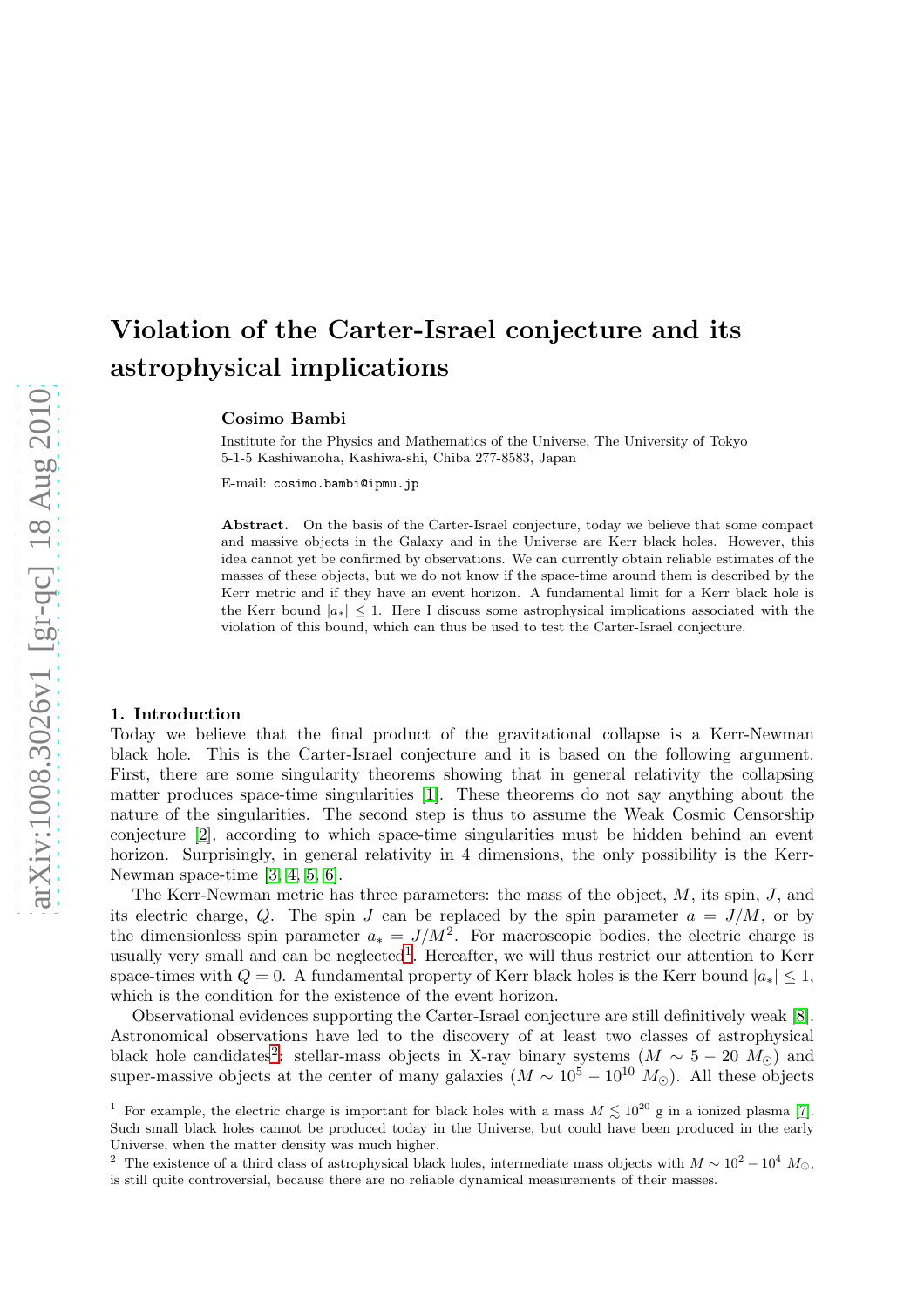are supposed to be Kerr black holes because they cannot be explained with something else without introducing new physics. For example, stellar-mass black hole candidates in X-ray binary systems are too heavy to be neutron/quark stars for any reasonable matter equation of state [\[9,](#page-5-8) [10\]](#page-6-0). The super-massive black hole candidate at the center of the Galaxy is too massive and compact to be a cluster of non-luminous bodies [\[11\]](#page-6-1). On the other hand, we do not have any observational evidence of the Kerr metric and of the existence of the event horizon.

New physics may instead be expected: it is indeed difficult to believe that space-time singularities can exist, even if behind an event horizon. So, the assumption of the Weak Cosmic Censorship conjecture seems to be a quite artificial trick, to exclude space-times in which new physics can be causally connected to distant observers. In other words, the conjecture would be motivated by our poor knowledge of the theory at high energy, but deviations from the Kerr space-times may be possible in Nature. Motivated by such a simple and general argument, one can consider the possibility that the Carter-Israel conjecture can be violated. Here, I will discuss the case of super-spinars, compact objects with  $|a_*| > 1$ . I will review the basic features of the accretion process onto super-spinars; more details on the subject can be found in the original papers [\[12,](#page-6-2) [13,](#page-6-3) [14\]](#page-6-4). Other observational properties of super-spinars were studied in [\[15,](#page-6-5) [16,](#page-6-6) [17\]](#page-6-7).

#### 2. Super-spinars

The Weak Cosmic Censorship conjecture was originally motivated by the fact that space-times with naked singularities present several kind of pathologies. One can however interpret such pathological features with the necessity of new physics. For example, there is a connection between the existence of naked singularities and regions with closed time-like curves [\[18\]](#page-6-8). The physical interpretation of space-times with causality violating regions has been recently investigated by some authors in Supergravity [\[19,](#page-6-9) [20,](#page-6-10) [21,](#page-6-11) [22\]](#page-6-12). Here, one finds space-times which apparently cannot be ruled out as unphysical and where causality can be violated. The solution of this puzzle seems to be in high energy corrections of the theory: at least in some cases, one can expect that the space-time goes to a new phase and a domain wall forms. Across the domain wall, the metric is non-differentiable and the expected region with closed time-like curves arises from the naive continuation of the metric ignoring the domain wall. The latter can be made of very exotic stuff, like super-tubes [\[19,](#page-6-9) [21,](#page-6-11) [22\]](#page-6-12) or fundamental strings [\[20\]](#page-6-10). It is also remarkable that we know several counterexamples which look physically reasonable and in which the collapsing matter starts from regular initial data and evolves into a naked singularity, see e.g. Refs. [\[23,](#page-6-13) [24,](#page-6-14) [25,](#page-6-15) [26,](#page-6-16) [27,](#page-6-17) [28,](#page-6-18) [29\]](#page-6-19).

The simplest object violating the Carter-Israel conjecture is probably the super-spinar [\[30\]](#page-6-20), a compact body with  $|a_*| > 1$ . In absence of a uniqueness theorem similar to the one for Kerr black holes in 4 dimensions, super-spinars may be quite complex objects, characterized by many parameters. Nevertheless, at first approximation one can still expect to be able to describe their gravitational field with the Kerr metric. The first two terms in a multipole moment expansion of the space-time correspond to the mass and the spin of the massive object, while its deformation is encoded in higher order moments, which are typically much less important. In other words, deviations from the Kerr metric are usually very small, as one can see in [\[31\]](#page-6-21). If a compact object has  $|a_*| > 1$ , it cannot be a Kerr black hole. So, the Kerr bound can be used to test the Carter-Israel conjecture.

In absence of a complete theory of gravity, we have to take a phenomenological approach to study the astrophysical properties of super-spinars. They cannot be extremely compact, like a naked singularity, because otherwise they would be unstable due to the ergoregion instability [\[32\]](#page-6-22). It is probably reasonable to take their radius of order of their gravitational radius, which makes them more similar to a relativistic star made of very exotic matter than to a naked singularity.

Another issue is how super-spinars can be created. At present, it is not clear if it is possible to overspin an existent black hole [\[33\]](#page-6-23). If super-spinars can be the final product of the gravitational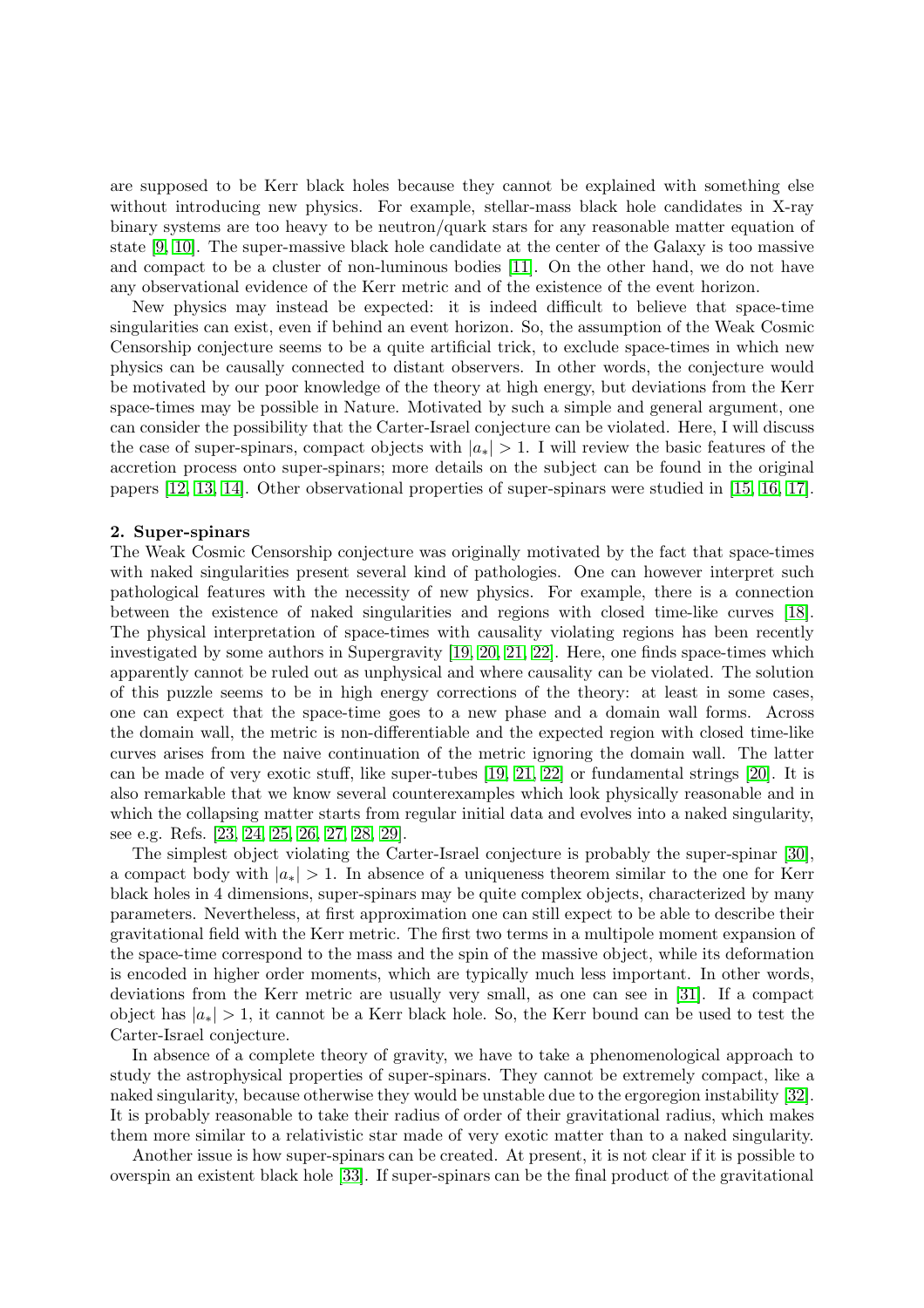collapse of a star, then one should be able to obtain a super-spinning object from numerical simulations of a collapsing star. However this is not an easy job and there are so many unknown ingredients (and unknown physics) that it is unlikely to get an answer in a near future. We can however notice that recent attempts to measure the spin of stellar-mass black hole candidates suggest that these objects can rotate very fast  $[34]^3$  $[34]^3$  $[34]^3$ . Even if these measurements should be taken with great caution, it is intriguing the case of GSR  $1915 + 105$ , whose spin parameter is estimated to be in the range 0.98−1. Since the evolution of the spin parameter due to accretion should be negligible in this system, the estimated  $a_*$  would reflect the initial spin of the object after its formation. One can thus think that the gravitational collapse of a star can produce a very fast rotating object. Since from the theory of stellar evolution we expect around  $10^8$ stellar-mass black holes in the Galaxy, even a low probability of violating the bound  $|a_*| \leq 1$ may lead to a population of super-spinars in the Galaxy.

#### 3. Numerical study of the accretion process

The study of the accretion process plays a fundamental role in the physics of compact objects, because it is the accretion process that determines how radiation is released by the accreting matter, and so what we can see from the compact object. It is thus not surprising that the accretion process onto Kerr black holes has been well studied in the literature and many research groups work on the subject [\[35,](#page-6-25) [36\]](#page-6-26). The quasi-steady-state configuration of adiabatic and spherically symmetric accretion onto a Schwarzschild black hole can be studied analytically [\[37\]](#page-6-27). However, in general, a numerical approach is necessary. The first numerical hydrodynamics simulations of the accretion process onto black holes can be traced back to the work of Wilson in 1972 [\[38\]](#page-6-28), and were then extended in [\[39,](#page-6-29) [40\]](#page-6-30). After these works, the research was mainly devoted to the study of accretion from thick disks and tori, and to the study of the tori instabilities [\[41,](#page-6-31) [42,](#page-6-32) [43,](#page-6-33) [44\]](#page-6-34).

In [\[12,](#page-6-2) [13,](#page-6-3) [14\]](#page-6-4), I studied numerically the accretion process in Kerr space-time with arbitrary value of the spin parameter  $a_{*}$ . I neglected the back-reaction of the fluid to the geometry of the space-time, as well as the increase in mass and the variation in spin of the central object due to accretion. Such an approximation is surely reasonable if we want to study a stellar-mass compact object in a binary system, because in this case the matter captured from the stellar companion is typically small in comparison with the total mass of the compact object. The results of this simulations should not be applied to long-term accretion onto a super-massive object at the center of a galaxy, where accretion makes the mass of the compact object increase by a few orders of magnitude from its original value. The accreting matter was modeled as a perfect fluid.

The master formulas are the equations of conservation of baryon number and of the fluid energy-momentum tensor

<span id="page-2-1"></span>
$$
\nabla_{\mu}J^{\mu} = 0, \quad \nabla_{\mu}T^{\mu\nu} = 0. \tag{1}
$$

Here  $J^{\mu} = \rho u^{\mu}$  and  $T^{\mu\nu} = \rho h u^{\mu} u^{\nu} + p g^{\mu\nu}$ , where  $\rho$  is the rest-mass energy density, p is the pressure,  $u^{\mu}$  is the fluid 4-velocity,  $h = 1 + \epsilon + p/\rho$  is the specific enthalpy, and  $\epsilon$  is the specific internal energy density. In order to solve the system, an equation of state  $p = p(\rho, \epsilon)$  must be specified.

The calculations were made with the relativistic hydrodynamics module of the public available code PLUTO [\[45,](#page-7-0) [46\]](#page-7-1), properly modified for the case of curved space-time. I used the  $3 + 1$ 

<span id="page-2-0"></span><sup>&</sup>lt;sup>3</sup> Let us notice that current estimates of black hole spin assume  $|a_*| \leq 1$  and cannot be used to say that these objects are not super-spinars. If we allow for any value of the spin parameter, we would obtain two estimates, one with  $|a_*| \leq 1$  and another with  $|a_*| > 1$ , because of the degeneracy discussed in [\[17\]](#page-6-7).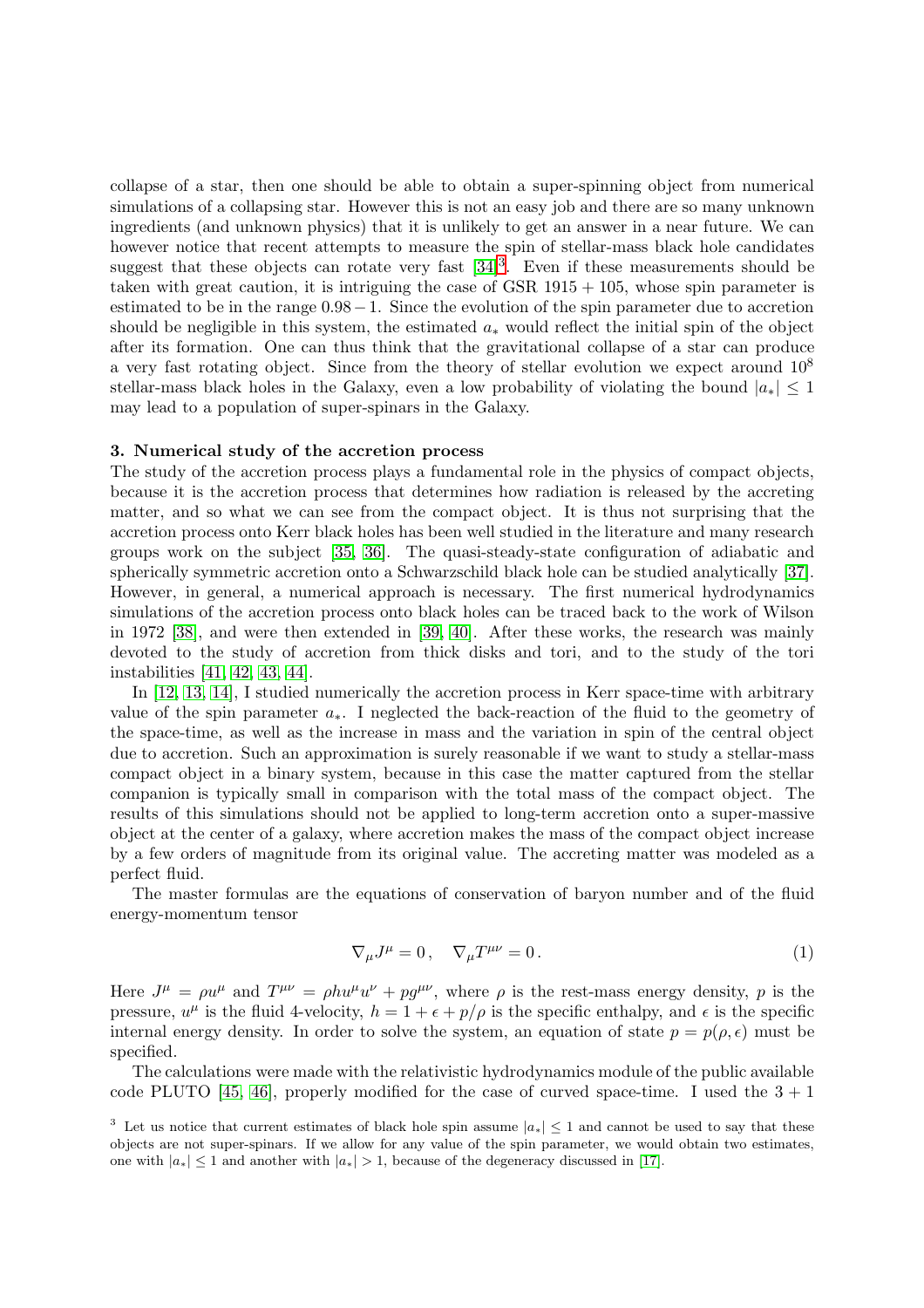Eulerian formalism of Ibanez and collaborators [\[47\]](#page-7-2). The line element of the space-time is written in the form

$$
ds^{2} = -(\alpha^{2} - \beta_{i}\beta^{i}) dt^{2} + 2\beta_{i}dtdx^{i} + \gamma_{ij}dx^{i}dx^{j}, \qquad (2)
$$

where  $\alpha$  is the lapse function,  $\beta^i$  is the shift vector, and  $\gamma_{ij}$  is the 3-metric induced on each space-like slice. Here it is convenient to use two set of variables. The primitive variables are

$$
\mathbf{V} = \left(\rho, v^i, p\right)^T \tag{3}
$$

and are the quantities whose evolution and quasi-steady-state (if any) we want to determine. The hydrodynamical equations are instead solved in term of the conserved variables

$$
\mathbf{U} = (D, S_i, \tau)^T \tag{4}
$$

which can be written in term of the primitive ones as  $D = \rho W$ ,  $S_i = \rho h W^2 v_i$ , and  $\tau = \rho h W^2 - D - p$ , where W is the Lorentz factor. The equations of conservation [\(1\)](#page-2-1) can now be written as

$$
\frac{1}{\sqrt{-g}} \left[ \frac{\partial}{\partial t} \left( \sqrt{\gamma} \mathbf{U} \right) + \frac{\partial}{\partial x^i} \left( \sqrt{-g} \mathbf{F}^i \right) \right] = \mathcal{S} \,, \tag{5}
$$

where  $\mathbf{F}^i$  and  $\mathcal{S}$  are defined by

$$
\mathbf{F}^{i} = \left(D\left(v^{i} - \beta^{i}/\alpha\right), S_{j}\left(v^{i} - \beta^{i}/\alpha\right) + p\delta_{j}^{i}, \tau\left(v^{i} - \beta^{i}/\alpha\right) + p v^{i}\right)^{T}, \tag{6}
$$

$$
S = \left(0, T^{\mu\nu} \left(\partial_{\mu} g_{\nu j} - \Gamma^{\lambda}_{\mu\nu} g_{\lambda j}\right), \alpha \left(T^{\mu 0} \partial_{\mu} \ln \alpha - T^{\mu \nu} \Gamma^0_{\mu\nu}\right)\right)^T. \tag{7}
$$

## 4. Results

Roughly speaking, naked singularities are not hidden behind an event horizon because their gravitational field is too weak to trap light rays. Close to the expected naked singularity, the gravitational field may be even repulsive [\[48,](#page-7-3) [49,](#page-7-4) [50,](#page-7-5) [51\]](#page-7-6). So, a quasi-steady-state accretion flow onto a naked singularity may be impossible: in some cases, the gas is accumulated around the massive object, forming a high density cloud that continues to grow [\[12,](#page-6-2) [52\]](#page-7-7).

In [\[12,](#page-6-2) [13,](#page-6-3) [14\]](#page-6-4), I considered adiabatic and spherically symmetric (at large radii) accretion process onto Kerr black holes and Kerr super-spinars. The initial configuration is a static cloud of gas around the massive object and then the system evolves to find a quasi-steady-state configuration. Gas is injected into the computational domain from the outer boundary at a constant rate and isotropically. With this set-up, the two parameters determining the accretion process are the spin parameter,  $a_*$ , and the radius of the compact object, R.

One can distinguish three kinds of accretion [\[13,](#page-6-3) [14\]](#page-6-4):

(i) Black hole accretion. For black holes and super-spinars with  $|a_*|$  moderately larger than 1, one finds the usual accretion process onto a compact object. For a given  $R$ , the increase in  $|a_*|$  makes the accretion process more difficult: in the quasi-steady-state configuration, the velocity of the gas around the compact object is lower, while the density and the temperature are higher. The gravitational field indeed becomes weaker for higher spin parameter, as one can easily understand by noticing that the radius of the event horizon of a black hole monotonically decreases with  $a_{*}$ . The difference, however, is very small and the exact value of the spin parameter does not affect significantly the process.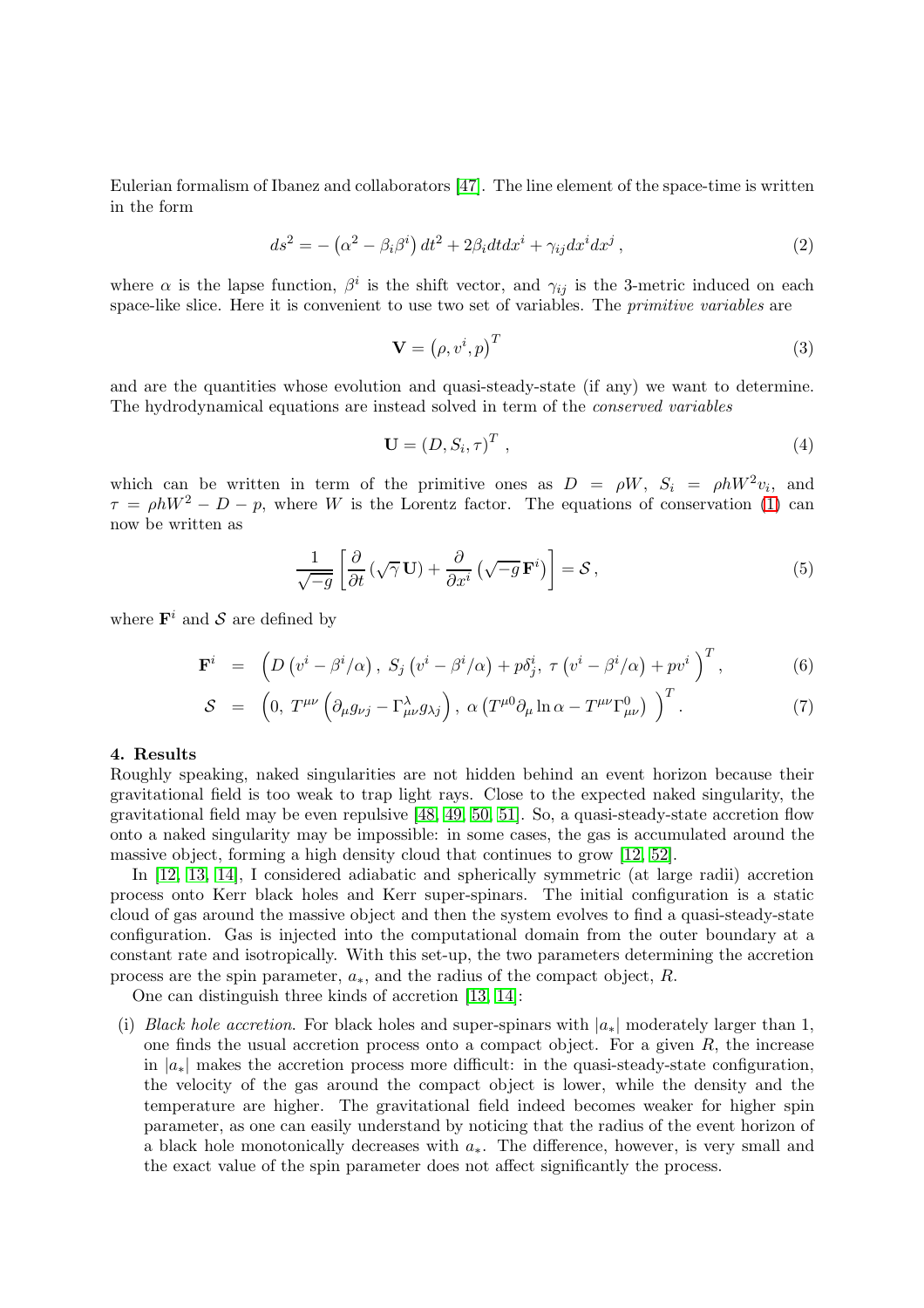- (ii) Intermediate accretion. As the spin parameter increases, the gravitational force around the super-spinar becomes weaker and even repulsive. Now the accretion process is significantly suppressed: the flow around the super-spinar becomes subsonic and the density and the temperature of the gas increase further.
- (iii) Super-spinar accretion. For high value of the spin parameter, the process of accretion is very different: matter accretes from the poles, while the repulsive gravitational field produces outflows around the equatorial plane (see Fig. [1\)](#page-4-0). 3-dimensional simulations show that the production of outflows is a quite chaotic phenomenon, without the formation of a stable structure [\[14\]](#page-6-4).

In Figs. [2](#page-5-9) and [3,](#page-5-10) I have plotted the quantity  $v^{(r)} = e_i^{(r)}$  $i^{(r)}v^i$ , where  $e_b^{(a)}$  $b_i^{(u)}$  is the tetrad of a locally non-rotating observer [\[53\]](#page-7-8). Figs. [4](#page-5-11) and [5](#page-5-12) show the temperature profile around black holes and super-spinars. In these simulations,  $R = 2.5$  M and the gas has a polytropic index  $\Gamma = 5/3$ (non-relativistic particles). However, the qualitative behavior of the accretion process does not depend on the gas equation of state. For  $a_* = 0, 1$ , and 1.5, we find a black hole-like accretion; for  $a_* = 2$ , an intermediate accretion; for  $a_* = 2.9$ , the accretion is of super-spinar type. When  $a_* = 2.5$  and 2.8, the accretion is essentially of the second kind, but there is some very weak ejection of matter near the equatorial plane.

Unlike jets and outflows produced around black holes, here the outflows are produced by the repulsive gravitational force at a small distance from the super-spinar and are ejected around the equatorial plane. These outflows become more energetic for higher value of the spin parameter. In some circumstances, the amount of matter in the outflow is considerable, which can indeed significantly reduce the mass accretion rate. On the other hand, for lower values of the spin parameter, the outflows may not be energetic enough to be ejected at large radii and escape from the gravitational field of the object. In these cases, one finds a convective region around the super-spinar, where the ejected gas is pushed back by the accreting fluid. This possibility is shown in Fig. [6,](#page-6-35) for the case of a super-spinar with  $a_* = 2.8$  and a gas made of relativistic particles  $(\Gamma = 4/3)$ .

Since the repulsive gravitational force around super-spinars seems to be able to create collimated jets with high Lorentz factor, in [\[13\]](#page-6-3) I put forward the possibility that long gamma ray bursts might be explained with the formation of a super-spinar.



<span id="page-4-0"></span>Figure 1. Snapshot of the direction of the gas velocity around a super-spinar with  $a_* = 3.0$ , on a plane containing the axis of symmetry z. Here matter accretes from the poles, while the repulsive gravitational field produces outflows around the equatorial plane. The unit of length along the axes is M.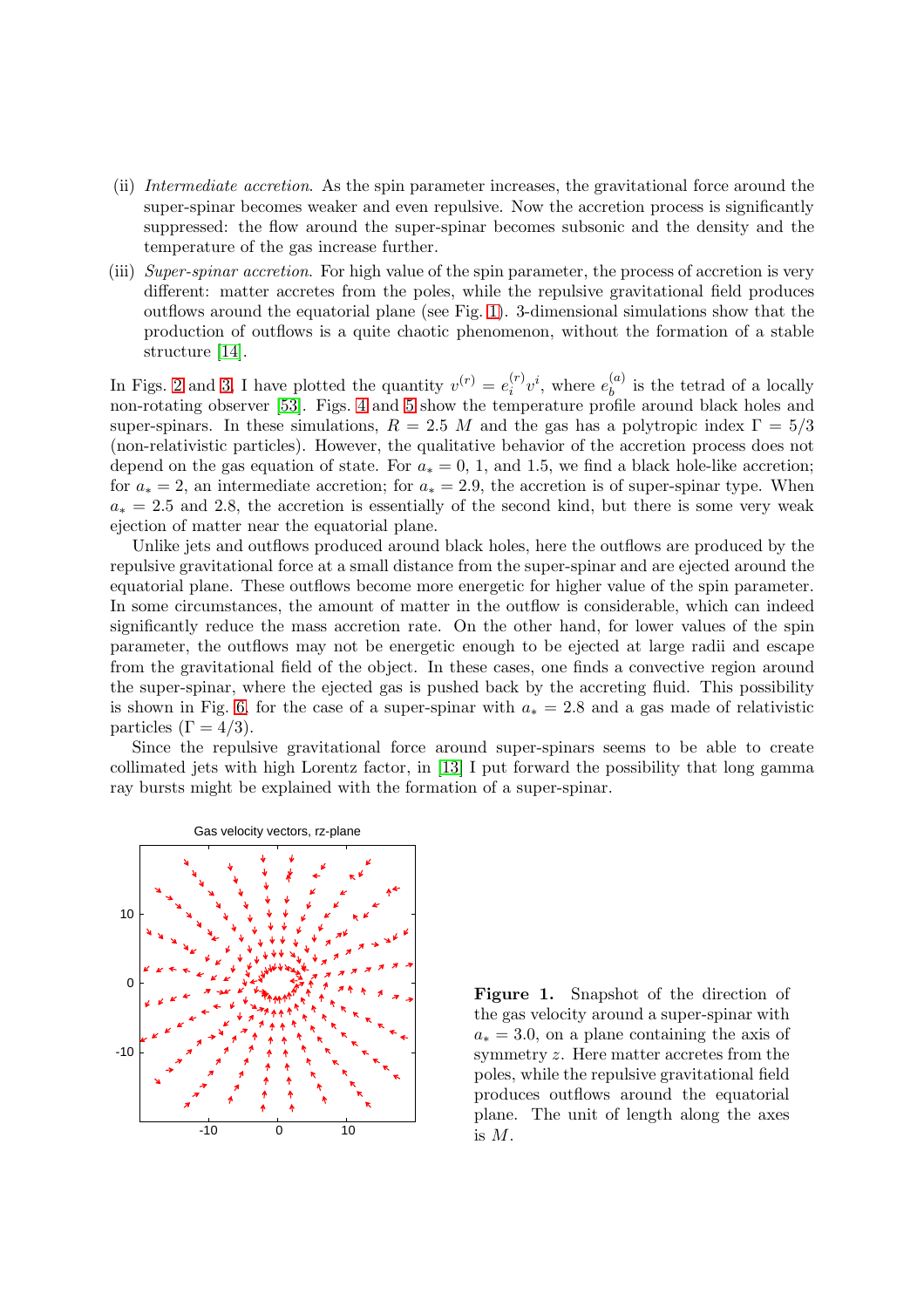

<span id="page-5-9"></span>**Figure 2.** Snapshot at  $t = 500$  *M* of the radial velocity as a function of the radial coordinate on the equatorial plane.  $R =$ 2.5 M, radial coordinate in units  $M = 1$ .



<span id="page-5-11"></span>Figure 4. Snapshot at  $t = 500$  M of the temperature as a function of the radial coordinate on the equatorial plane.  $R = 2.5$  M, temperature in GeV, radial coordinate in units  $M = 1$ .



<span id="page-5-10"></span>**Figure 3.** Snapshot at  $t = 500$  *M* of the radial velocity as a function of the radial coordinate along the z-axis.  $R = 2.5$  M, radial coordinate in units  $M = 1$ .



<span id="page-5-12"></span>**Figure 5.** Snapshot at  $t = 500$  *M* of the temperature as a function of the radial coordinate along the z-axis.  $R = 2.5$  M, temperature in GeV, radial coordinate in units  $M = 1$ .

## Acknowledgments

I would like to thank Naoki Yoshida for careful reading of the first draft of this manuscript. This work was supported by World Premier International Research Center Initiative (WPI Initiative), MEXT, Japan, and by the JSPS Grant-in-Aid for Young Scientists (B) No. 22740147.

#### <span id="page-5-0"></span>References

- [1] S. W. Hawking and G. F. R. Ellis, The Large scale structure of space-time, (Cambridge University Press, Cambridge, UK, 1973).
- <span id="page-5-2"></span><span id="page-5-1"></span>[2] R. Penrose, Riv. Nuovo Cim. Numero Speciale 1, 252 (1969) [Gen. Rel. Grav. 34, 1141 (2002)].
- <span id="page-5-3"></span>[3] B. Carter, Phys. Rev. Lett. **26**, 331 (1971).
- <span id="page-5-4"></span>[4] D. C. Robinson, Phys. Rev. Lett. 34, 905 (1975).
- <span id="page-5-5"></span>[5] P. O. Mazur, J. Phys. A 15, 3173 (1982).
- <span id="page-5-7"></span>[6] P. T. Chrusciel and J. Lopes Costa, Astérisque 321, 195 (2008) [\[arXiv:0806.0016](http://arxiv.org/abs/0806.0016) [gr-qc]].
- <span id="page-5-6"></span>[7] C. Bambi, A. D. Dolgov and A. A. Petrov, JCAP 0909, 013 (2009) [\[arXiv:0806.3440](http://arxiv.org/abs/0806.3440) [astro-ph]].
- <span id="page-5-8"></span>[8] R. Narayan, New J. Phys. 7, 199 (2005) [\[arXiv:gr-qc/0506078\]](http://arxiv.org/abs/gr-qc/0506078).
- [9] C. E. . Rhoades and R. Ruffini, Phys. Rev. Lett. 32, 324 (1974).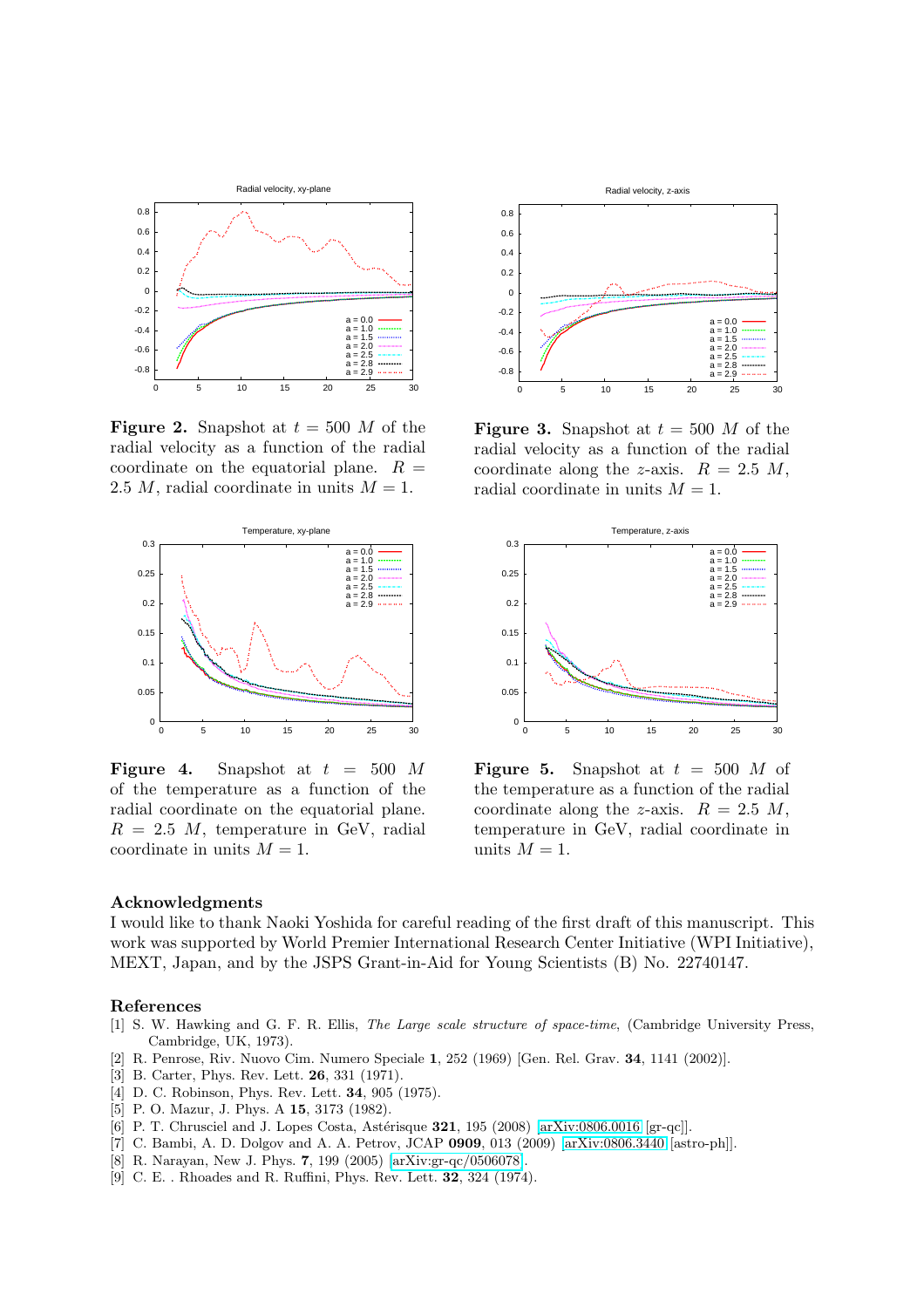

<span id="page-6-35"></span>Figure 6. Radial velocity of the gas around a super-spinar with  $a_* = 2.8$  and  $R = 2.5 M$ .

- <span id="page-6-1"></span><span id="page-6-0"></span>[10] V. Kalogera and G. Baym, Astrophys. J. 470, L61 (1996) [\[arXiv:astro-ph/9608059\]](http://arxiv.org/abs/astro-ph/9608059).
- <span id="page-6-2"></span>[11] E. Maoz, Astrophys. J. 494, L181 (1998) [\[arXiv:astro-ph/9710309\]](http://arxiv.org/abs/astro-ph/9710309).
- [12] C. Bambi, K. Freese, T. Harada, R. Takahashi and N. Yoshida, Phys. Rev. D 80, 104023 (2009) [\[arXiv:0910.1634](http://arxiv.org/abs/0910.1634) [gr-qc]].
- <span id="page-6-3"></span>[13] C. Bambi, T. Harada, R. Takahashi and N. Yoshida, Phys. Rev. D 81, 104004 (2010) [\[arXiv:1003.4821](http://arxiv.org/abs/1003.4821)  $\left[\text{gr-qc}\right]$ .
- <span id="page-6-5"></span><span id="page-6-4"></span>[14] C. Bambi and N. Yoshida, Phys. Rev. D (in press) [\[arXiv:1006.4296](http://arxiv.org/abs/1006.4296) [gr-qc]].
- <span id="page-6-6"></span>[15] C. Bambi and K. Freese, Phys. Rev. D 79, 043002 (2009) [\[arXiv:0812.1328](http://arxiv.org/abs/0812.1328) [astro-ph]].
- [16] C. Bambi, K. Freese and R. Takahashi, in Windows on the Universe, edited by L. Celnikier et al. (The Gioi Publishers, Ha Noi, Vietnam, 2010), pp. 575-578 [\[arXiv:0908.3238](http://arxiv.org/abs/0908.3238) [astro-ph.HE]].
- <span id="page-6-8"></span><span id="page-6-7"></span>[17] R. Takahashi and T. Harada, Class. Quant. Grav. 27, 075003 (2010) [\[arXiv:1002.0421](http://arxiv.org/abs/1002.0421) [astro-ph.HE]].
- <span id="page-6-9"></span>[18] M. Kriele, Gen. Rel. Grav. **22**, 619 (1990).
- [19] E. K. Boyda, S. Ganguli, P. Horava and U. Varadarajan, Phys. Rev. D 67, 106003 (2003) [\[arXiv:hep-th/0212087\]](http://arxiv.org/abs/hep-th/0212087).
- <span id="page-6-11"></span><span id="page-6-10"></span>[20] D. Israel, JHEP **0401**, 042 (2004) [\[arXiv:hep-th/0310158\]](http://arxiv.org/abs/hep-th/0310158).
- <span id="page-6-12"></span>[21] N. Drukker, Phys. Rev. D **70**, 084031 (2004) [\[arXiv:hep-th/0404239\]](http://arxiv.org/abs/hep-th/0404239).
- <span id="page-6-13"></span>[22] E. G. Gimon and P. Horava, [arXiv:hep-th/0405019.](http://arxiv.org/abs/hep-th/0405019)
- <span id="page-6-14"></span>[23] D. Christodoulou, Commun. Math. Phys. 93, 171 (1984).
- <span id="page-6-15"></span>[24] A. Ori and T. Piran, Phys. Rev. D **42**, 1068 (1990).
- <span id="page-6-16"></span>[25] P. S. Joshi and I. H. Dwivedi, Phys. Rev. D 47, 5357 (1993) [\[arXiv:gr-qc/9303037\]](http://arxiv.org/abs/gr-qc/9303037).
- <span id="page-6-17"></span>[26] D. Christodoulou, Annals Math. 140, 607 (1994).
- <span id="page-6-18"></span>[27] I. H. Dwivedi and P. S. Joshi, Commun. Math. Phys. **166**, 117 (1994) [\[arXiv:gr-qc/9405049\]](http://arxiv.org/abs/gr-qc/9405049).
- <span id="page-6-19"></span>[28] S. S. Deshingkar, I. H. Dwivedi and P. S. Joshi, Phys. Rev. D 59, 044018 (1999) [\[arXiv:gr-qc/9805055\]](http://arxiv.org/abs/gr-qc/9805055).
- <span id="page-6-20"></span>[29] T. Harada, Pramana 63, 741 (2004) [\[arXiv:gr-qc/0407109\]](http://arxiv.org/abs/gr-qc/0407109).
- <span id="page-6-21"></span>[30] E. G. Gimon and P. Horava, Phys. Lett. B 672, 299 (2009) [\[arXiv:0706.2873](http://arxiv.org/abs/0706.2873) [hep-th]].
- <span id="page-6-22"></span>[31] C. Bambi and N. Yoshida, Class. Quant. Grav. (in press) [\[arXiv:1004.3149](http://arxiv.org/abs/1004.3149) [gr-qc]].
- <span id="page-6-23"></span>[32] P. Pani, E. Barausse, E. Berti and V. Cardoso, [arXiv:1006.1863](http://arxiv.org/abs/1006.1863) [gr-qc].
- [33] T. Jacobson and T. P. Sotiriou, Phys. Rev. Lett. 103, 141101 (2009) [Erratum-ibid. 103, 209903 (2009)] [\[arXiv:0907.4146](http://arxiv.org/abs/0907.4146) [gr-qc]].
- <span id="page-6-25"></span><span id="page-6-24"></span>[34] J. E. McClintock, R. Narayan, L. Gou, R. F. Penna and J. A. Steiner, [arXiv:0911.5408](http://arxiv.org/abs/0911.5408) [astro-ph.HE].
- <span id="page-6-26"></span>[35] S. K. Chakrabarti, Phys. Rept. 266, 229 (1996) [\[arXiv:astro-ph/9605015\]](http://arxiv.org/abs/astro-ph/9605015).
- <span id="page-6-27"></span>[36] J. A. Font, Living Rev. Rel. 11, 7 (2007).
- <span id="page-6-28"></span>[37] F. C. Michel, Astrophys. Space Sci. 15, 153 (1972).
- <span id="page-6-29"></span>[38] J. R. Wilson, Astrophys. J. 173, 431 (1972).
- <span id="page-6-30"></span>[39] J. F. Hawley, L. L. Smarr and J. R. Wilson, Astrophys. J. 277, 296 (1984).
- <span id="page-6-31"></span>[40] J. F. Hawley, L. L. Smarr and J. R. Wilson, Astrophys. J. Suppl. 55, 211 (1984).
- <span id="page-6-32"></span>[41] J. F. Hawley, Astrophys. J. **381**, 496 (1991).
- <span id="page-6-33"></span>[42] M. Yokosawa, Publ. Astron. Soc. Japan 47, 605 (1995).
- <span id="page-6-34"></span>[43] I. V. Igumenshchev and A. M. Beloborodov, Mon. Not. Roy. Astron. Soc. 284, 767 (1997).
- [44] J. P. De Villiers and J. F. Hawley, Astrophys. J. **577**, 866 (2002) [\[arXiv:astro-ph/0204163\]](http://arxiv.org/abs/astro-ph/0204163).